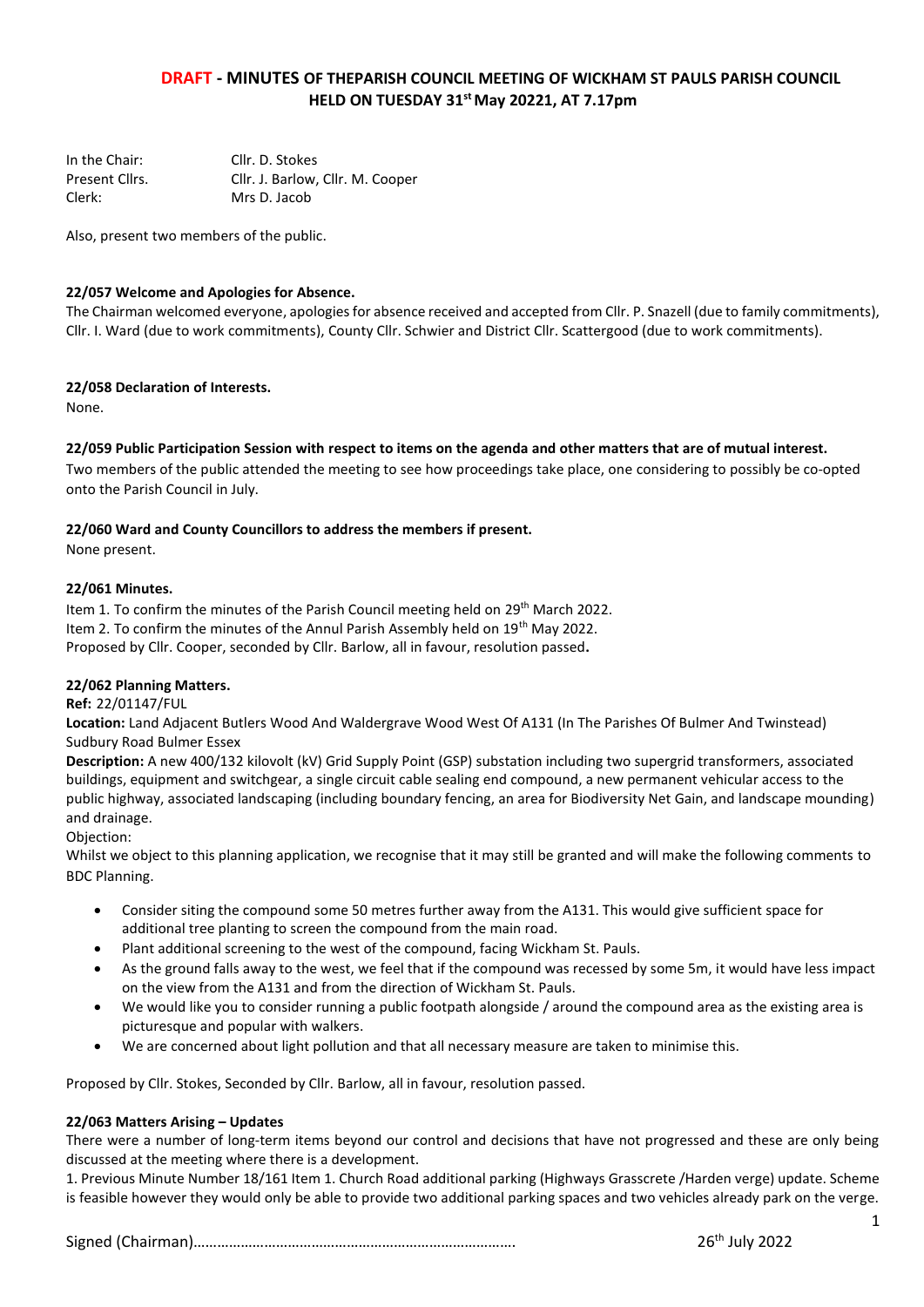Item 2. Previous minute 20/078 A131 Long Gardens – speeding – update.

Item 3. Previous Minute Number 18/161 Item 2. Speed Indicator Device – update. Speed surveys are required in order to progress the validation but are on hold due to covid restrictions.

Item 4. Previous minute Number 21/085 30mph zone extension Park Road.

Item 5. Previous minute Number 21/085 'Beware of Horses' signs – update.

Item 6. Old Road – 'Unsuitable for Heavy Vehicles' sign, submitted 25 Aug. 2021.

Item 7. Footpaths- update and footpath 22.

Item 8. Wickham St Pauls Consolidated Trust – update by Cllr. Stokes.

Item 9. Previous minute number 21/035 Bramford to Twinstead Network Reinforcement - report by Cllr. Stokes.

Item 10. Previous minute number 21/041 Shellards Barn. Use of Premises – no update by Cllr. Snazell.

Item 11. Previous minute number 21/039 Verges. To discuss erosion to verges on Old Road – no report by Cllr. Snazell.

Item 12. Previous minute number 21/096 Beacon – Cllr. Cooper confirmed that the beacon is due to be delivered this week, the company providing it Aardvark FX Ltd have kindly donated it to the village for future use, Clerk to send letter of thanks.

Item 13. Previous minute number 21/097 Telephone box outside the village hall – Still not working the internal lights has been removed and a new handle fitted to the door – ongoing.

Item 14. County Broadband Pole and Cables E-mail sent to County Broadband no update by Cllr Snazell.

Item 15. Previous minute number 21/117 Manhole covers no update about working group by Cllr Snazell.

## **22/064 Accounts 2021/2022.**

**Item 1** - Internal Auditors Report.

**Item 2** – Clerk confirmed reclaim for VAT 2021/2022 has been received.

**Item 3** – Approval of Annual Governance Statement for 2021/2022 prior to submission to the Audit Commission. Chairman and Clerk to sign.

**Item 4** - Approval of Accounting Statements for 2021/2022 prior to submission to the Audit Commission. Chairman and Clerk to sign.

**Item 5** – Certificate of Exemption - To confirm that Wickham St Pauls Parish Council have certified themselves as exempt as the gross income or gross expenditure did not exceed £25,000 in the year ended 31 March 2022.

**Item 6** –Year End Bank Reconciliation for 2021/2022 prior to submission to the Audit Commission. Chairman and Clerk to sign **Item 7** - To sign off the accounts for 2021/2022, Chairman and Clerk to sign.

**Item 8 –** To confirm the notice of public rights and publications of annual governance and accountability return will be displayed on 10<sup>th</sup> June commence date will be 13<sup>th</sup> June until 22<sup>nd</sup> July 2022.

Proposed by Cllr. Cooper, seconded by Cllr. Barlow, all in favour, resolution passed.

# **22/065 Salt Bag Partnership 2022/2023.**

The Parish Council would like to stay in the scheme, but do not require any salt this year. Proposed by Cllr. Cooper, seconded by Cllr. Barlow, all in favour, resolution passed.

# **22/066 Gigaclear.**

Request to install Fibre optic Broadband, but to deliver this type of infrastructure they will need to lay fibre optic cable in ducts underground. Permission granted; Clerk confirmed £375.00 had been received from Gigaclear. Proposed by Cllr. Stokes, seconded by Cllr. Cooper all in favour, resolution passed.

## **22/067 Queens Platinum Jubilee.**

Cllr Stokes proposed that the Parish Council make a donation to the village in the form of prizes for the races / competitions, approx. £70.00.

Proposed by Cllr. Stokes, seconded by Cllr. Barlow, all in favour, resolution passed.

## **22/068 Financial Matters.**

1) Financial Statement (Items to be approved for payment and signed as per payment schedule).

|                                                                                    | CHEQUE NO. | <b>TOTAL</b> |
|------------------------------------------------------------------------------------|------------|--------------|
| Clerks & Councils Direct-Communicorp (commemorative mugs<br>minute number. 22/033) | 002384     | 1092.40      |
| EALC (Subscriptions for EALC & NALC) Inv. 15539                                    | 002385     | 104.92       |
| JPB Landscapes Ltd Inv. No. 1343 & 1356                                            | 002386     | 396.00       |
| Aardvark FX Ltd Inv.No.1213(minute No. 22/007 Item 11).                            | 002387     | 162.00       |
| Mrs J Stobart (Internal Auditor)                                                   | 002388     | 195.00       |
| The Colne-Stour Countryside Association                                            | 002389     | 10.00        |
| Braintree Association of Local Councils (BALC)                                     | 002390     | 40.00        |
| <b>BHIB Insurance</b>                                                              | 002391     | 525.77       |
| <b>Maestro Tree Services</b>                                                       | 002392     | 260.00       |